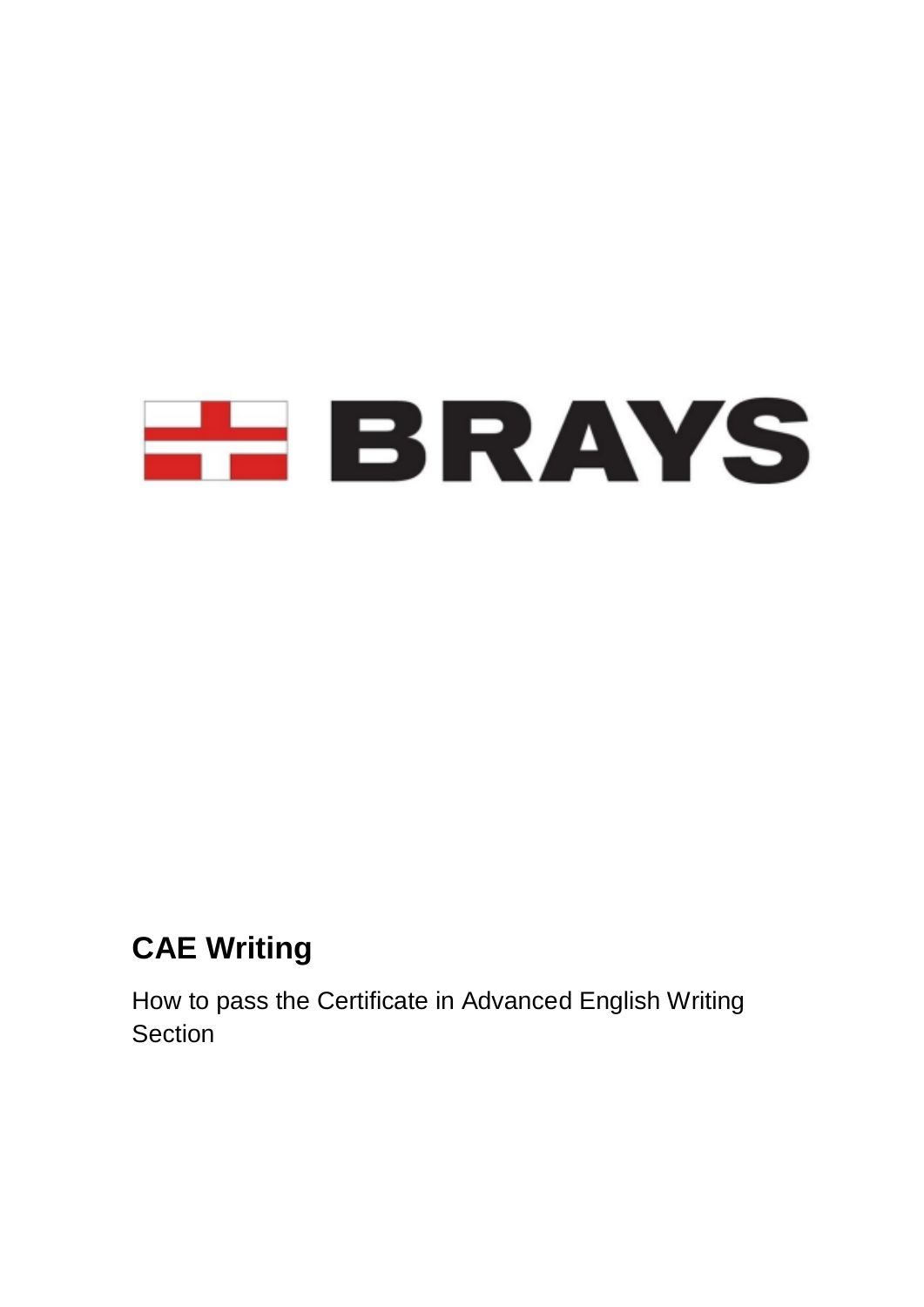

| <b>Index</b> |
|--------------|
|              |
|              |
|              |
| ❖            |
| $\bullet$    |
|              |
|              |
|              |
|              |
|              |
|              |
|              |
|              |
|              |
|              |
|              |
|              |
|              |
|              |
|              |
|              |
|              |
|              |
|              |
|              |
|              |
|              |
|              |
|              |
|              |
|              |
|              |
|              |
| a)           |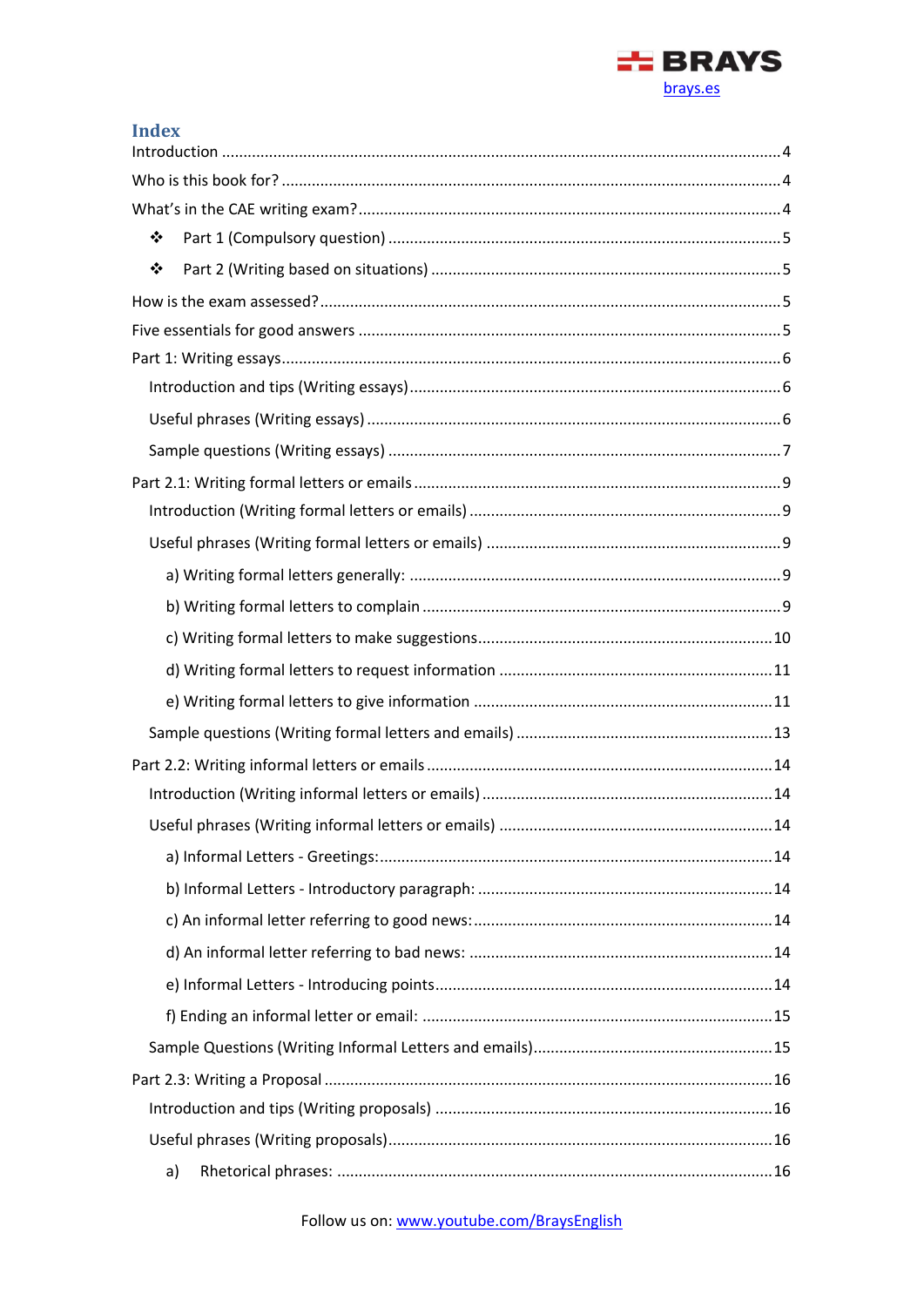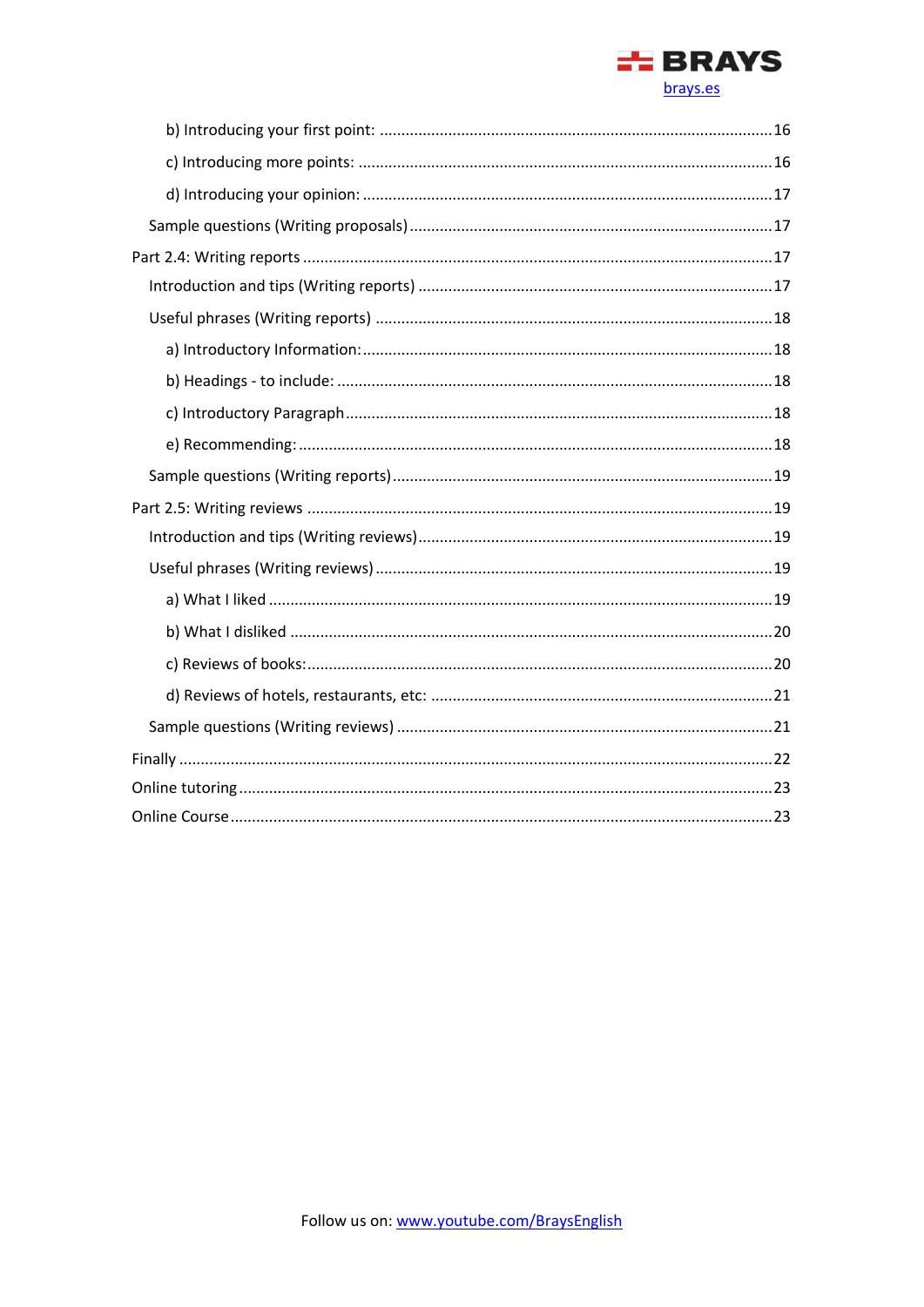

# <span id="page-3-1"></span><span id="page-3-0"></span>**Introduction**

## **Who is this book for?**

This book is for **students** who want good marks in the writing section of the Cambridge C1 Certificate in Advanced English (CAE). It is also useful for any Advanced student who would like to improve his or her writing.

It is also for teachers. Use it exactly as you like. Forward it to students. Print it out. Use it in class. It's completely up to you.

I hope you find it useful.

Enjoy your English and every success with exams.

P.S. You can find other free materials to help you prepare for the C1 Certificate in Advanced English (CAE) at the following website [brays.es](https://brays.es/)

To buy a Complete CAE Online Course with  $100 - 150$  hours of Listening, Reading, and Use of English practise (including over 50 Exam Practice Papers) [click here.](https://brays.es/online/descripcion/) Simply practise and take the mock exams until you are sure of exam success.

Spanish speakers can access [this page](https://brays.es/online/descripcion/)

# <span id="page-3-2"></span>**What's in the CAE writing exam?**

In the two parts of the CAE Writing exam, you have to show that you can write different types of text in English.

#### **Summary**

**Time allowed**: 1 hour 30 minutes

**Number of parts**: 2

**Number of questions**: Part 1: one compulsory question - Part 2: one question from a choice of three

**Types of test**: Essay, letter/email, report or review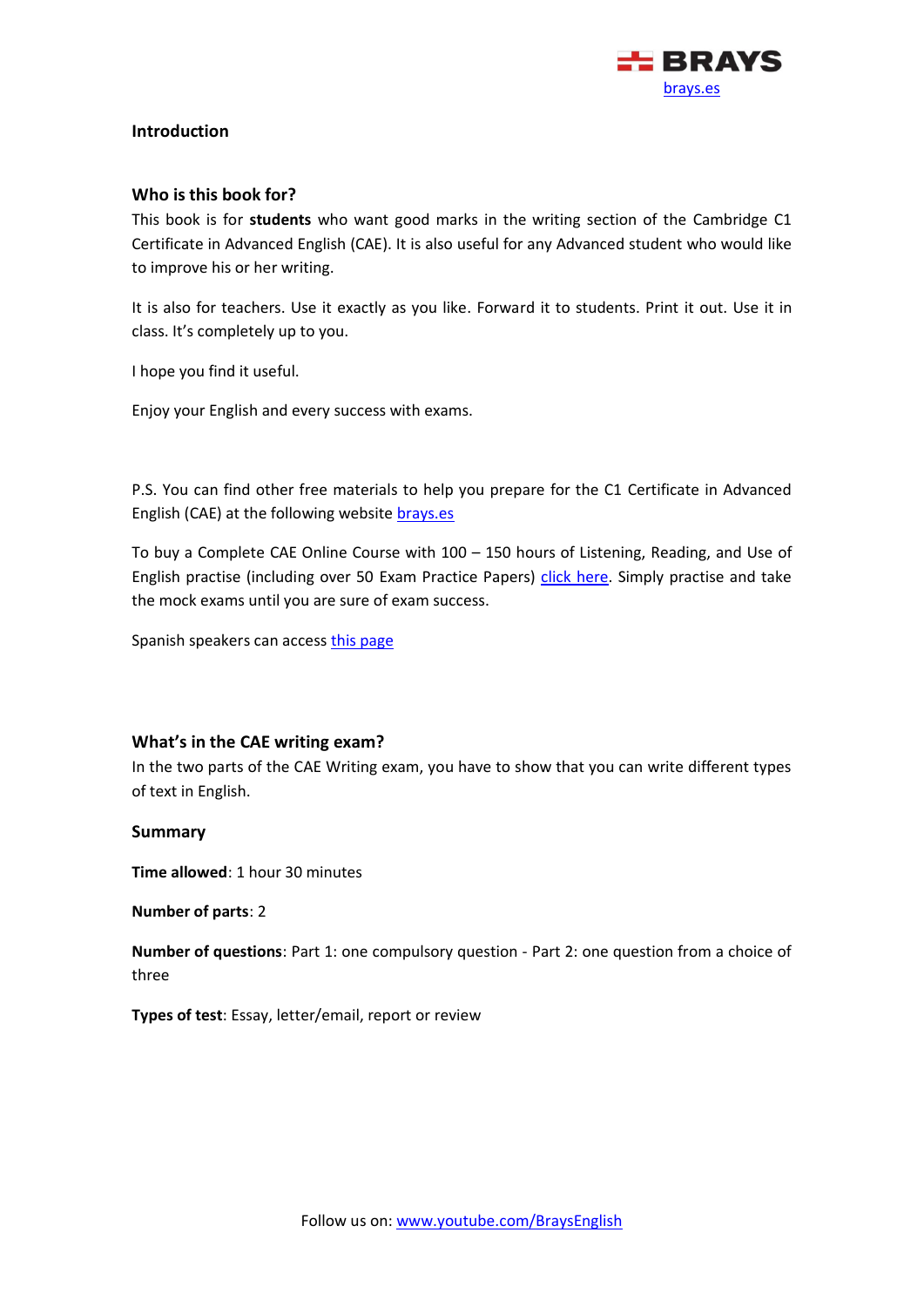

# ❖ Part 1 (Compulsory question)

<span id="page-4-0"></span>**What is in Part 1?** You have to read a text and then write an essay based on the points included in the text. You will be asked to explain which point is more important for you and propose arguments.

**What do I have to practice?** Develop the points as completely as possible in order to demonstrate the use of structures, vocabulary and language functions, for example, evaluation and expression of opinions, hypothesis formulation, justification, persuasion.

**How many questions are there?** One compulsory question.

<span id="page-4-1"></span>**How much do I have to write?** 220–260 words.

# ❖ Part 2 (Writing based on situations)

**What's in Part 2?** You write a text from a choice of text types – article, email/letter, report or review. To guide your writing, you'll be given information about context, topic, purpose and target reader.

**What do I have to practice?** Writing different types of text that could be included in the exam.

**How many questions are there?** One task to be selected from a choice of three.

**How much do I have to write?** 220–260 words

# <span id="page-4-2"></span>**How is the exam assessed?**

Answers are assessed using both a general mark scheme, which is used for all the questions, and a separate task-specific mark scheme for each question. The criteria used to assess the candidates' answers in the general mark scheme include:

- Range of structure, vocabulary and expression
- Effectiveness of organization, including paragraphing and linking devices
- Accuracy of grammar and spelling
- Awareness of the situation and target reader

# <span id="page-4-3"></span>**Five essentials for good answers**

- 1. Answer the question
- 2. Plan
- 3. Use paragraphs
- 4. Revise your work
- 5. Make sure you answer the question exactly and no more.

It is essential to plan your writing. This should take at least 10 minutes to plan for each question.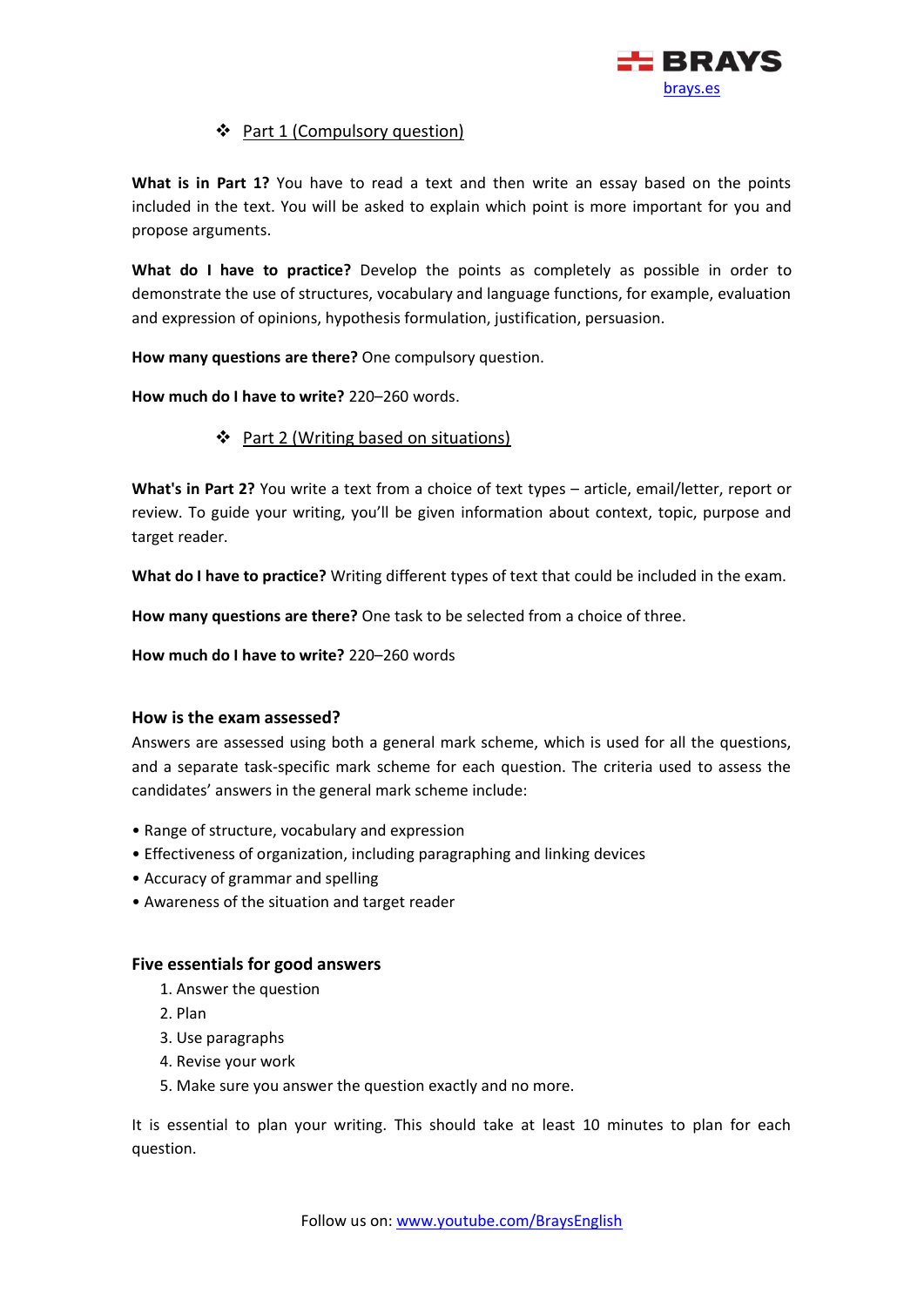

## <span id="page-5-1"></span><span id="page-5-0"></span>**Part 1: Writing essays**

### Introduction and tips (Writing essays)

- 1. ANSWER THE QUESTION.
- 2. PLAN your essay.
- 3. REVISE your essay to correct mistakes.
- 4. 4 or 5 PARAGRAPHS, with introduction and conclusion.
	- The *first paragraph* should be a general introduction.
	- In the *middle paragraphs* develop your arguments. Give reasons to support your argument. Use a variety of discussive words and phrases. Give examples where possible. Use formal language. Don't use contractions (we're, I've etc.)
	- The *final paragraph* is the best place to express your opinion clearlyUseful phrases (Writing essays)

## Useful phrases (Writing essays)

## <span id="page-5-2"></span>**Presenting two advantages or disadvantages together:**

- not only … but … also
- not only … but also

#### **Presenting two opposing views:**

• on the one hand, on the other hand

#### **Expressing Contrast:**

- nevertheless
- even so
- even though
- however
- in spite of
- despite
- but
- although

#### **Expressing results:**

- because of this
- therefore
- thus
- as a result
- for this reason
- consequently

#### **Giving examples:**

• such as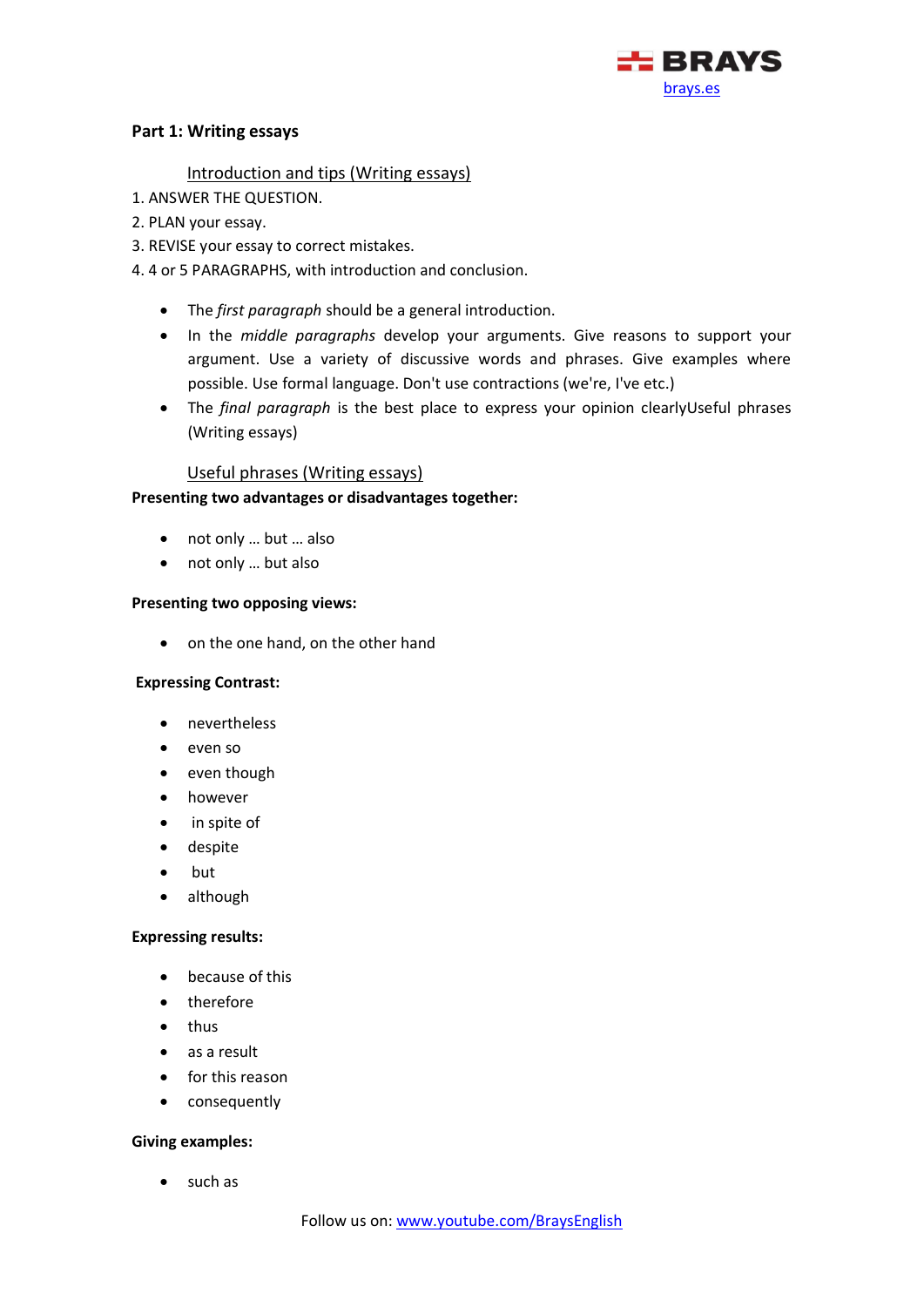

- like
- for example
- for instance

#### **Expressing the opinion of someone else:**

- some people say
- some people say that
- many people say
- many people say that
- people often say
- it is said
- it is said that
- according to

#### Sample questions (Writing essays)

#### <span id="page-6-0"></span>1. Should citites ban flat-renting websites such as airbnb?

Take into account the following:

- Impact on rent prices
- Influx of tourists into the city
- Impact on the job market

#### *Write your essay in 220-260 words in an appropriate style*

2. Your class has listened to a radio discussion programme about facilities which should receive money from local authorities. You have made the notes below:

Which facilities should receive money from local authorities?

- museums
- sports centres
- public gardens

Some opinions expressed in the discussion: "Museums aren´t popular with everybody!" "Sports centres mean healthier people" -"A town needs green spaces – parks are great for everybody"

*Write an essay for your tutor discussing two of the facilities in your notes. You should explain which facility it is more important for your local authorities to give money to, giving reasons in support of your answer.*

3. You have read an online article about changes in the types of subject taught at secondary schools. The article says that some traditional subjects may no longer be taught at school. Four of the subjects discussed are mentioned below, along with some of the readers' comments.

Which subjects may no longer be taught at secondary school?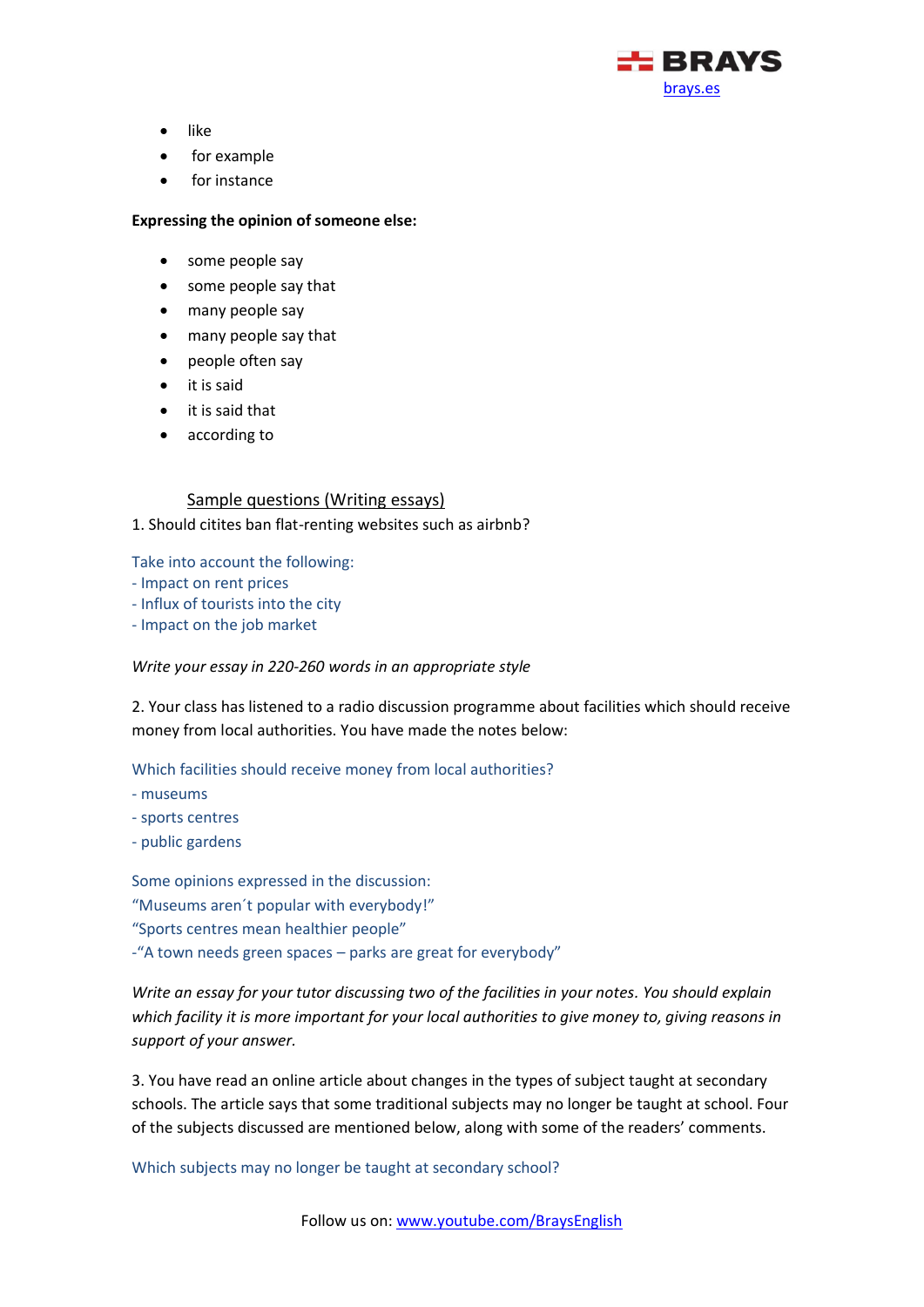

Music 'Most students who are interested in music take lessons out of school.'

Geography 'Why do we need to know the names of rivers and mountains around the world?'

History 'It's all about the past. At schools, we need to be focussing on the future.'

Art 'Art lessons allow kids to explore their creativity.'

*Write an essay discussing TWO of the subjects mentioned above. You should explain why you think these subjects should continue to be taught at secondary schools, giving reasons to support your answer. Write your answer in 220-260 words in an appropriate style*

4. Our class has watched a round-table discussion about what young people can learn from older generations. You have made the notes below:

Areas where young people could learn from older generations:

- 1. Work
- 2. Relationships
- 3. money

Some opinions expressed in the discussion:

¨People with work experience can tell you what the job you are considering is like.¨ ¨Older people can give wise advice when you have a problem with a friend.¨

¨It´s hard to manage your money when you start living independently.¨

*Write an essay discussing two of the areas in your notes. You should explain in which area young people could gain most from older generations, giving reasons in support of your answer. You may, if you wish, make use of the opinions expressed in the discussion, but you should use your own words as far as possible.*

4. Your class has attended a panel discussion on what methods governments should use to discourage the use of private cars in the centre of the city. You have made the notes below.

Methods governments coud use to discourage the use of private cars in the city centre

- investment
- education  $\checkmark$
- taxes  $V$

Some opinions expressed in the discussion

'Make businesses pay parking levies for their employees and they'll move out of the city centre.'

'Improve the public transport system, then people won't need their cars.'

'If people understood how much better pedestrianised ciyt centres are, they wouldn't want to bring their cars in.'

*Write an essay for your tutor, discussing two of the methods in your notes. You should explain which method you think is more important for governments to consider, giving reasons to support your opinion.*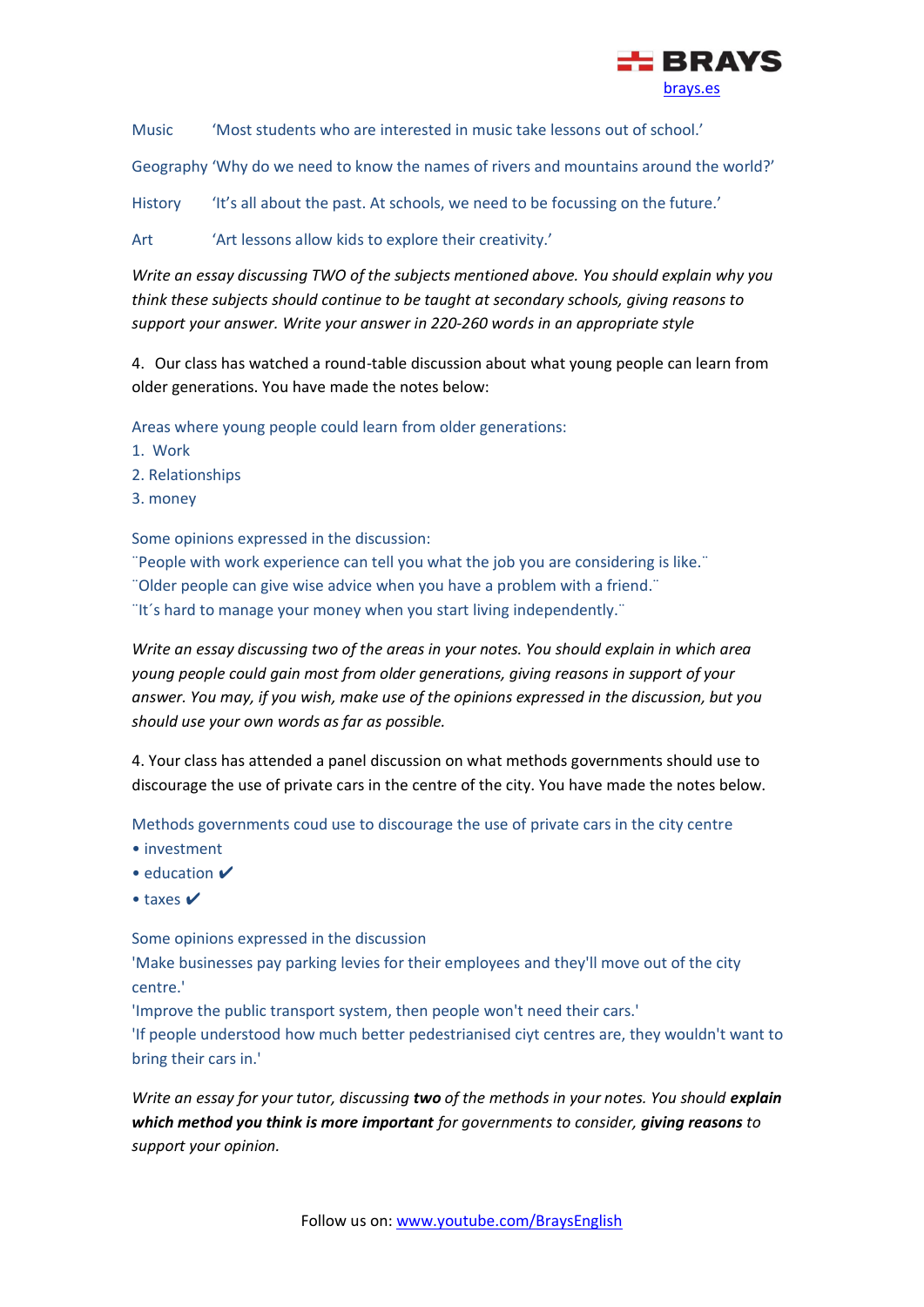

*You may, if you wish, make use of the opinions expressed in the discussion but you should use your own words as far as possible. Write your essay in 220-260 words in an appropriate style.*

# <span id="page-8-1"></span><span id="page-8-0"></span>**Part 2.1: Writing formal letters or emails**

## Introduction (Writing formal letters or emails)

Writing formal letters is a necessary skill that you need for Advance Level

## Useful phrases (Writing formal letters or emails)

# <span id="page-8-3"></span><span id="page-8-2"></span>**a) Writing formal letters generally:**

Greetings:

- *Dear Sir*
- *Dear Madam*
- *Dear Sir/Madam*
- *Dear Mr Brown*
- *Dear Ms Jones etc.*

#### Reason for writing:

- *I am writing in response to your article/advertisement/letter*
- *I am writing with regard to your article/advertisement/letter*
- *I am writing regarding your article/advertisement/letter*
- *I am writing on behalf of*

#### Ending the letter:

- *I look forward to receiving your reply*
- *I look forward to your reply*
- *I look forward to hearing from you*
- *I am, yours faithfully (if you don't know the name of the person you are writing to)*
- *I am, yours sincerely (if you know the name of the person you arewriting to)*
- *Yours faithfully*
- *Yours sincerely*

#### <span id="page-8-4"></span>**b) Writing formal letters to complain**

Reason for writing:

- *I am writing in order to complain about*
- *I am writing to complain about*

Introducing the complaint:

- *Firstly*
- *In the first place*
- *First of all*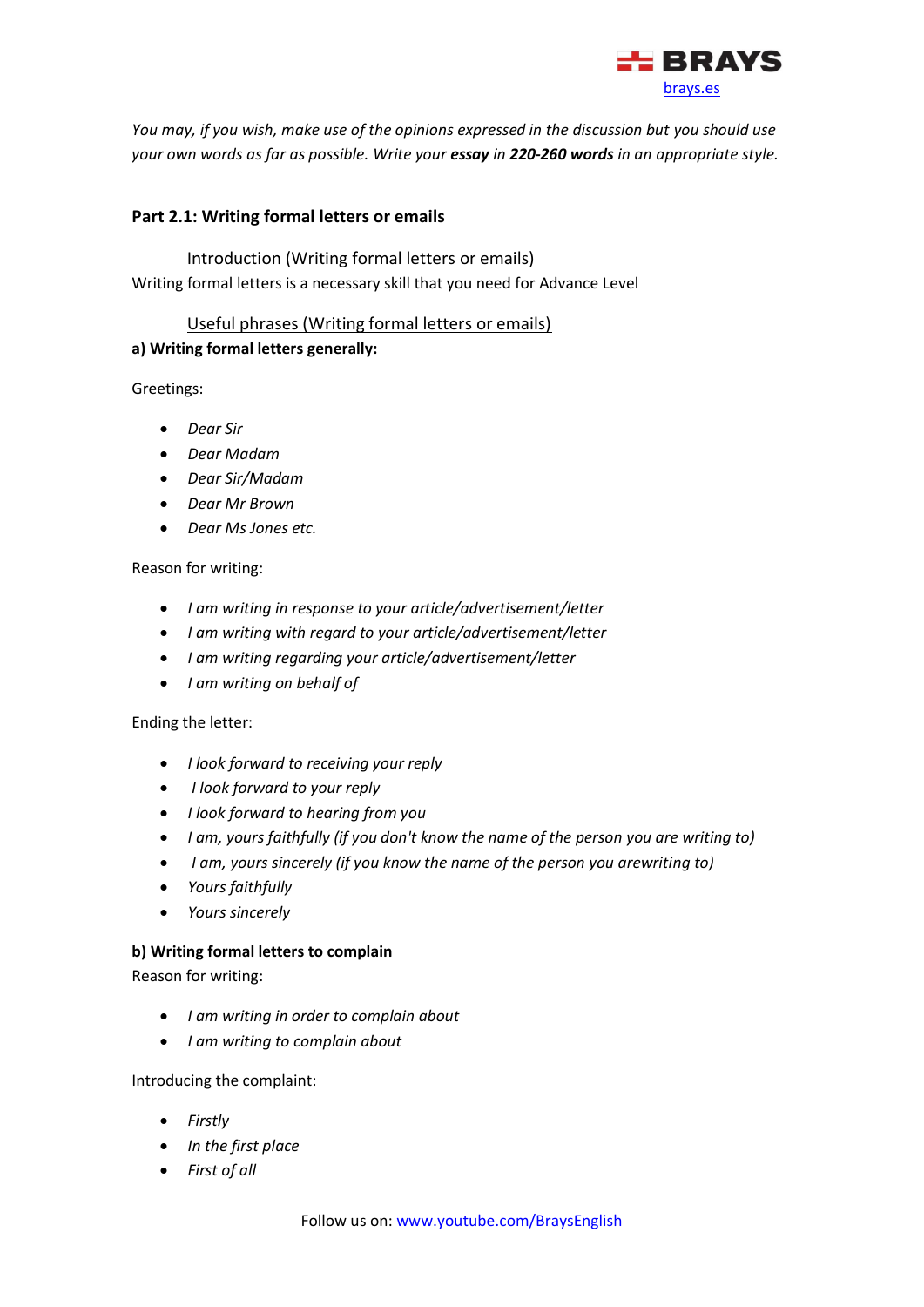

- *My first complaint is*
- *The first problem is*
- *The first thing I would like to draw your attention to is*
- *My first concern is*

Introducing further complaints:

- *Secondly*
- *In the second place*•
- *Not only …….but also*
- *In addition*
- *In addition to this*
- *Added to this*
- *…….was also unacceptable*

Demanding action:

- *I suggest that you replace the item*
- *I therefore suggest that I be given a full refund*
- *I would be grateful if my money was refunded*
- *I would be grateful if you could give me a full refund*

## Ending the letter:

- *I look forward to hearing from you*
- *I look forward to receiving a full refund*
- *I look forward to receiving a replacement*
- *I look forward to receiving your explanation*

#### <span id="page-9-0"></span>**c) Writing formal letters to make suggestions**

Reason for writing:

- *I am writing to suggest*
- *I am writing to arrange*
- *I am writing to offer suggestions*
- *I am writing make arrangements*

Making first suggestion:

- *My first suggestion is*
- *First of all I suggest*
- *I would like to suggest*

Making further suggestions:

- *Another possibility is*
- *A further possibility is*
- *I further suggest*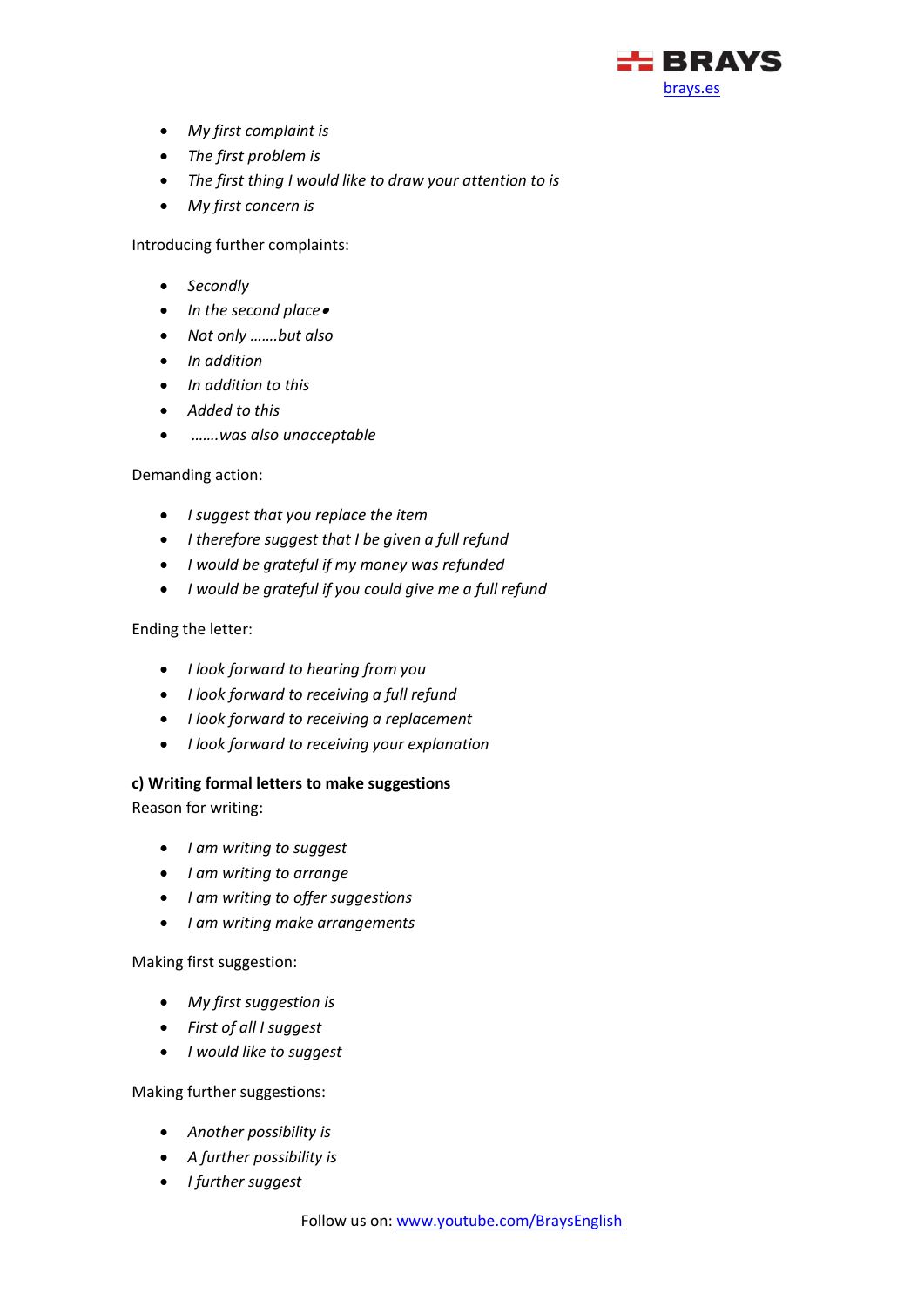

- *I would further suggest*
- *Secondly*

Offering a choice:

- *Would you therefore mind choosing between ….?*
- *Either……or*
- *You might choose either ……. Or*

# <span id="page-10-0"></span>**d) Writing formal letters to request information**

Reason for writing:

- *I am writing to receive further information about*
- *I am writing to enquire about*
- *I am writing to receive more detailed information about*
- *I am writing to receive further details about*

Requesting first piece of information:

- *The first thing I would like to know is*
- *First of all I would like to know*
- *I wonder if you would mind telling me first of all ….?*

Requesting further information: Could you also tell me….?

- *Could you also inform me ….?*
- *Would you also mind informing me ….?*
- *Would you also mind telling me ….?*
- *Do you know ….?*
- *I would also like to know if*
- *I would also like to know whether*
- *I hope you might also let me know about …*

# Thanking for information:

- *I would like to thank you in advance for this information*
- *Thanking you in advance for this information*
- *Thanking you in advance*

# <span id="page-10-1"></span>**e) Writing formal letters to give information**

Reason for writing:

- *I am writing to inform you about*
- *I am writing to provide you with information about*
- *I am writing to let you know that*

Providing first point:

• *The first thing I would like to tell you is*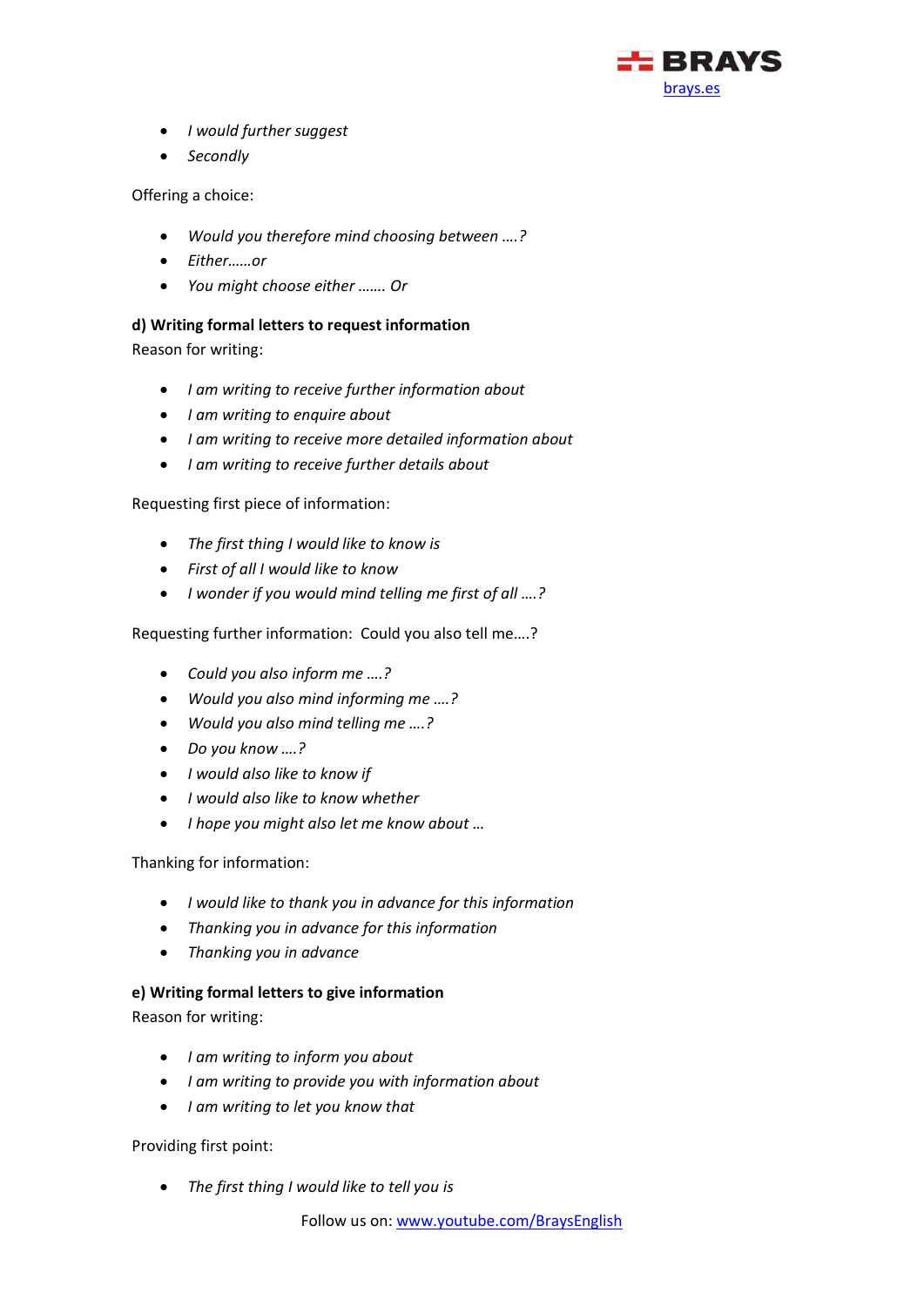

- *The first thing I wish to inform you of is*
- *I would like to begin by informing you*

# Providing further points:

- *I would also like to let you know that*
- *I would also like to inform you that*
- *You might also find the following information useful*
- *It might also be useful for you to know that*
- *Another piece of information that might be useful*

# Ending the letter:

- *If you require further information, please do not hesitate to as*
- *If I can be of further assistance, please do not hesitate to ask*
- *I will willingly provide further information on request*
- *I am at your disposal should you require further information*
- *I am at your disposal should you need further assistance*
- *Please do not hesitate to ask should you require further information*

# **f) Writing formal letters to request permission**

Reason for writing:

- *I am writing to ask permission to*
- *I am writing to ask permission for*
- *I am writing to request permission to*
- *I am writing to request permission for*
- *I am writing to ask if I might*

Making first request:

- *Firstly I wonder if you would*
- *First of all I wonder whether you would mind*
- *The first request I would like you to consider is*

#### Making further requests:

- *I would be grateful if you would also consider*
- *I wonder if it might be possible for me to*
- *I would also like to request permission for*
- *I would also like to request permission to*

#### Thanking for permission

- *Many thanks for kindly considering my requests*
- *Thank you for considering my requests*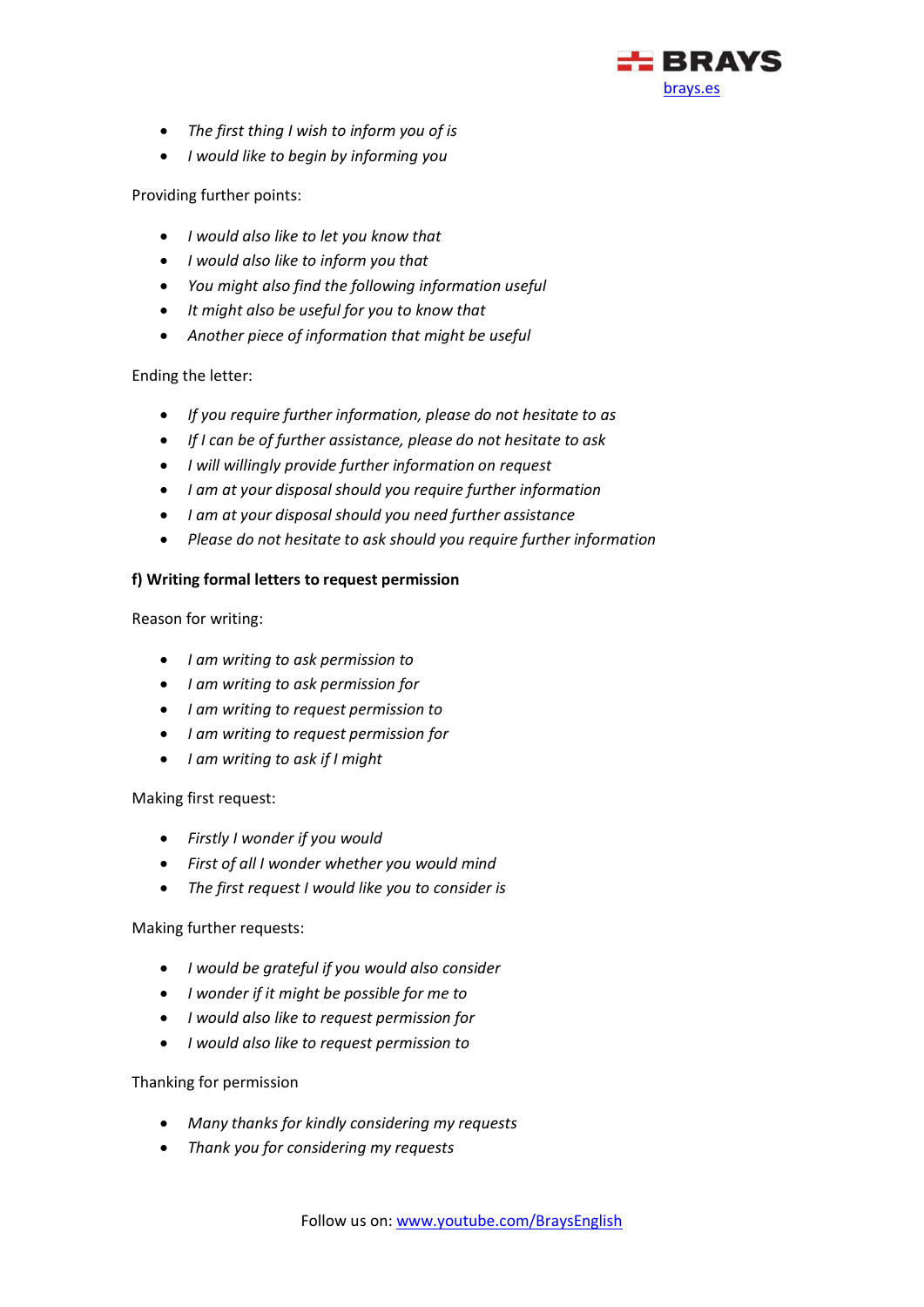

# Sample questions (Writing formal letters and emails)

### <span id="page-12-0"></span>1. *Volunteers needed*

We are looking for volunteers to help out at a famous, international sporting event. We're looking for friendly, respectful people with good language skills, good team skills and a 'can-do' attitude. We need people to welcome delegates, provide customer service and solve problems. If you think you have what it takes, apply now.

Write an application to become a volunteer. Mention:

- your language skills
- your personal qualities
- examples of times when you have demonstrated team skills
- any relevant work experience

*Write your answer in 220-260 words in an appropriate style.*

*2.* A colleage of yours, Alice Watson, has applied for a jobin the public relations department of a large charity. Poverty Action. You have been asked to write a letter providing a character reference for her. Indicate how long and what capacity you have worked with her, and how her personal characteristics would make her suited for her job. Here is part of the letter you received from Poverty Action:

"The job of Public Relations Co-ordinator consists mainly of supervising PR work, and entails travelling around the country and working with various people in our large organization. The successful applicant will need good managerial skills and be committed to the philosophy of our charity"

*Write your letter in 220-260 words in an appropriate style*

*3. On a recent holiday you lost a valuable item. Fortunately you have travel insurance to cover the cost of anything lost.*

*Write a letter to the manager of your insurance company. In your letter:*

- *+ describe the item you lost*
- *+ explain how lost it*
- *+ tell the insurance company what you would like them to do.*

4. Your company would like to offer work-experience placements to students in an international college. Write a letter for publication in the student newspaper at the college.

Your letter should explain what your company dies, what kind of work-experience placements are available, and how students would benefit from the experience.

Write your **letter** in **220-260 words** in an appropriate style.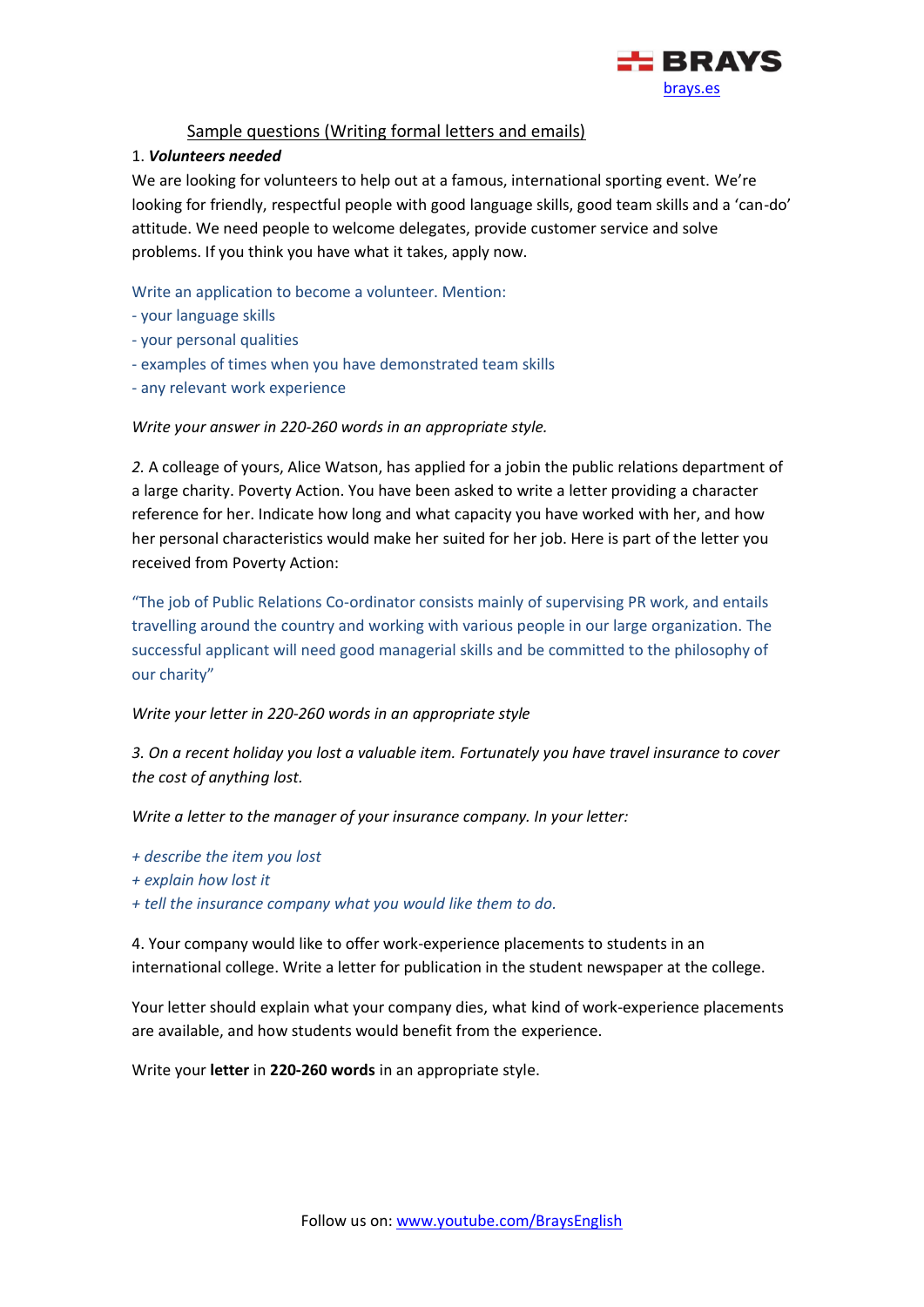

# <span id="page-13-0"></span>**Part 2.2: Writing informal letters or emails**

## <span id="page-13-1"></span>Introduction (Writing informal letters or emails)

Writing informal letters and emails involves writing letters or emails to friends or relatives. When writing an informal letter or email our language is more relaxed and we are able to use abbreviations which is rare in other forms of English writing, except perhaps when using direct speech.

<span id="page-13-2"></span>Look also at "**Writing Formal Letters and Emails**" and compare.

## Useful phrases (Writing informal letters or emails)

## <span id="page-13-3"></span>**a) Informal Letters - Greetings:**

- *Dear Jim*
- *Hello Jim*
- *Hi Jim*

## <span id="page-13-4"></span>**b) Informal Letters - Introductory paragraph:**

- *Sorry I haven't written for ages*
- *Sorry it's taken me so long to write*
- *How's it going?*
- *How are you?*
- *How are things with you?*
- *How are things?*

#### <span id="page-13-5"></span>**c) An informal letter referring to good news:**

- *Glad to hear about*
- *I'm really glad to hear about*
- *I'm very happy to hear about*
- *I was very happy to read about*
- *Great news about your*

#### <span id="page-13-6"></span>**d) An informal letter referring to bad news:**

- *I'm extremely sorry to hear about*
- *I'm very sorry to hear about*
- *Sorry to read about*
- *Its very sad to hear about your*
- *I can't tell you how sad I am* that

#### <span id="page-13-7"></span>**e) Informal Letters - Introducing points**

- *By the way*
- *Did you hear about*
- *Did you see*
- *Have you seen*
- *Tell me about*
- *Oh, another thing*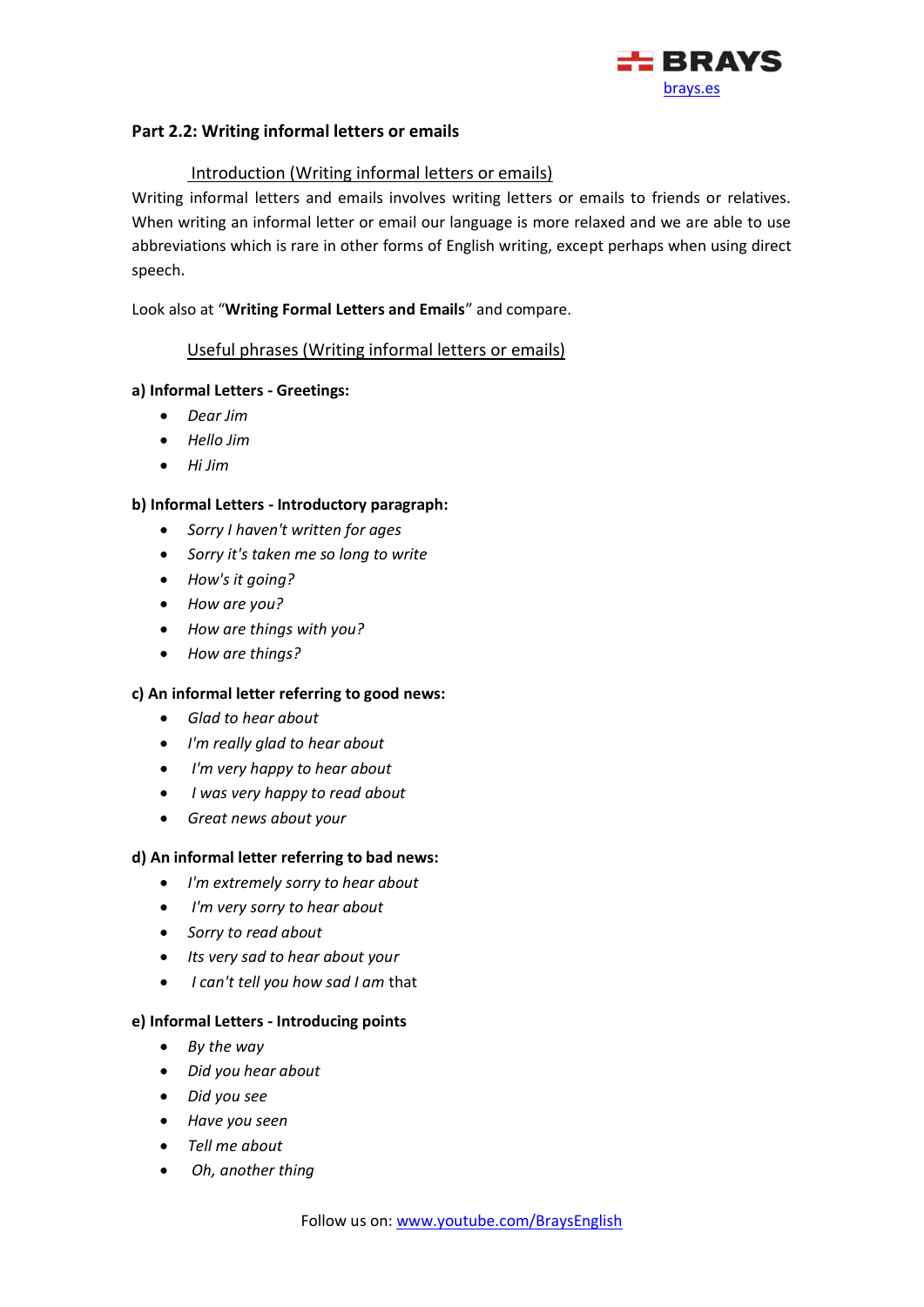

## <span id="page-14-0"></span>**f) Ending an informal letter or email:**

- *Well, time to go*
- *Well, it's time to go*
- *Well, got to go*
- *Well, time to close*
- *I've got to leave off now*
- *Write soon*
- *Make sure you write soon*
- *Love*
- *Lots of love*
- *All my love*
- *Will write again soon*
- *Look after yourself*
- *Take care of yourself*
- *All the best*
- *Everything good*

# Sample Questions (Writing Informal Letters and emails)

<span id="page-14-1"></span>1. You've received a letter from someone who was a friend at school. Your friend moved to another part of the country and you lost touch with each other. Reply to the letter giving your news and suggesting a meeting.

## *Now write your letter. You do not need to include any postal addresses*

*2. You have received a letter form an English friend:*

"My job is great, and next month I get to travel on business. Guess what – I'm actually coming to your town for a week!

I'll be free some evenings and one weekend. I want to make the most of this opportunity, so I'd like your advice please: where to go, what to do, and why? **Cheers** 

Chris"

*Write your letter in reply. You do not need to include postal addresses*

*3.* Read part of an email from a friend who is planning to come and live in your country.

Of course, I'd really need to learn the language. I know you've been learning English for years, so you've had loads of experience. Are there any tricks of the trade that might help me pick up your language a bit more quickly?

*Reply to the email message offering your friend some advice. Write your email in 220-260 words in an appropriate style*.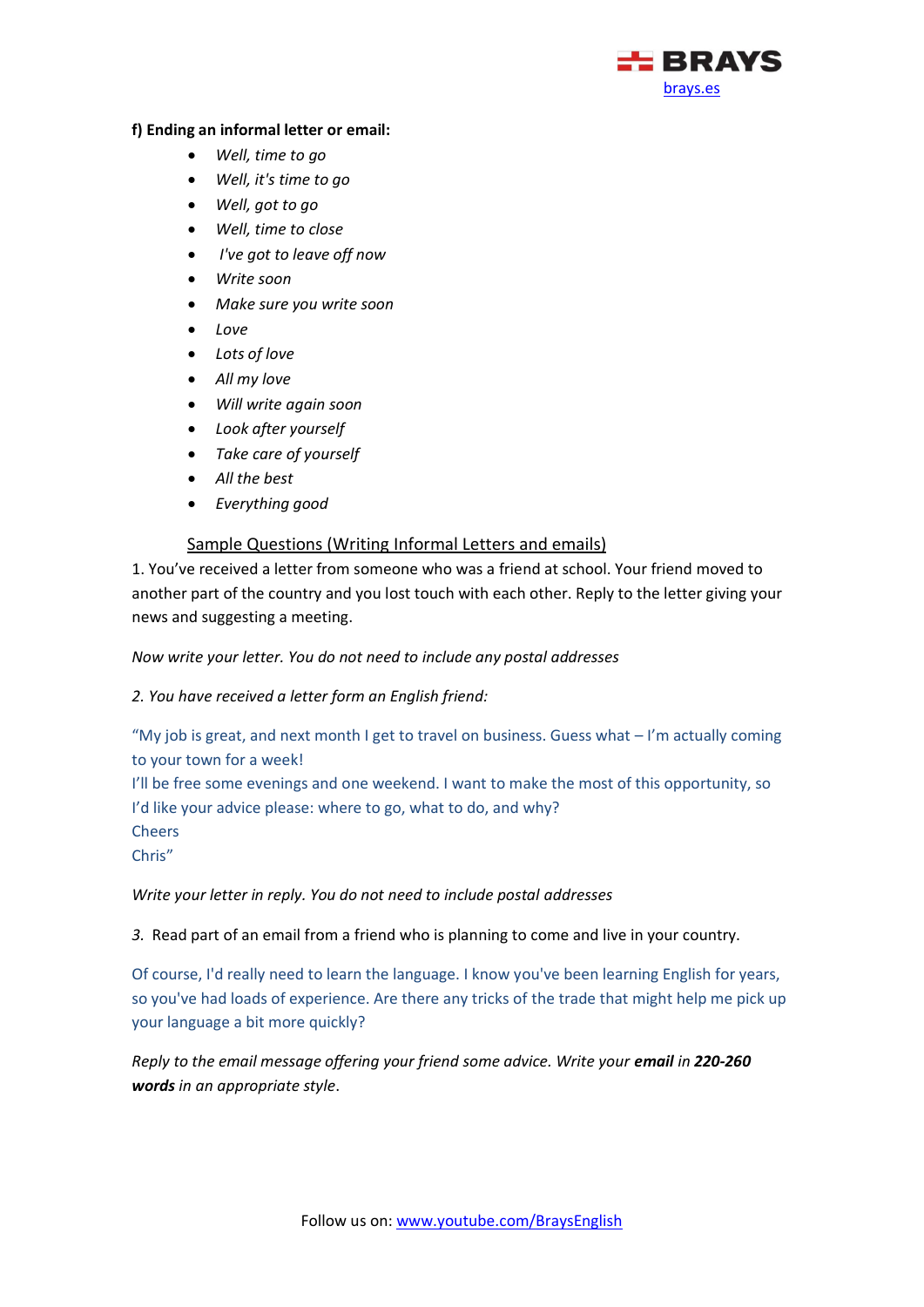

## <span id="page-15-0"></span>**Part 2.3: Writing a Proposal**

### <span id="page-15-1"></span>Introduction and tips (Writing proposals)

- ANSWER THE QUESTION
- PLAN your proposal
- Give your proposal a title.
- Make sure you have at least 4 paragraphs.
- Ask rhetorical questions to get your readers' attention. Eg. What would the world be like without oil? What will life be like in 20 years time? Speak directly to your readers. Eg. Let's just imagine some of the possibilities.
- Give examples where appropriate.
- Use humour where appropriate
- Give a conclusion and summary in the last paragraph.
- Finally, give your opinion where appropriate.
- REVISE your proposal to correct mistakes.

# Useful phrases (Writing proposals)

## <span id="page-15-3"></span><span id="page-15-2"></span>**a) Rhetorical phrases:**

- *Have you ever ……..?*
- *What do you think about ……..?*
- *Are you one of those people who thinks that ……?*
- *Are you one of those people who …....?*
- *What would life be like if ……?*
- *Will the future bring us ….. ?*

# <span id="page-15-4"></span>**b) Introducing your first point:**

- *Firstly*
- *In the first place*
- *First of all*
- *The first thing to consider is*
- *One thing to consider is*
- *To begin with*

#### <span id="page-15-5"></span>**c) Introducing more points:**

- Secondly
- Another consideration
- Yet another consideration
- Another thing to consider is
- Added to that
- Apart from that
- In addition to this
- Introducing your final points: In conclusion
- To conclude
- To sum up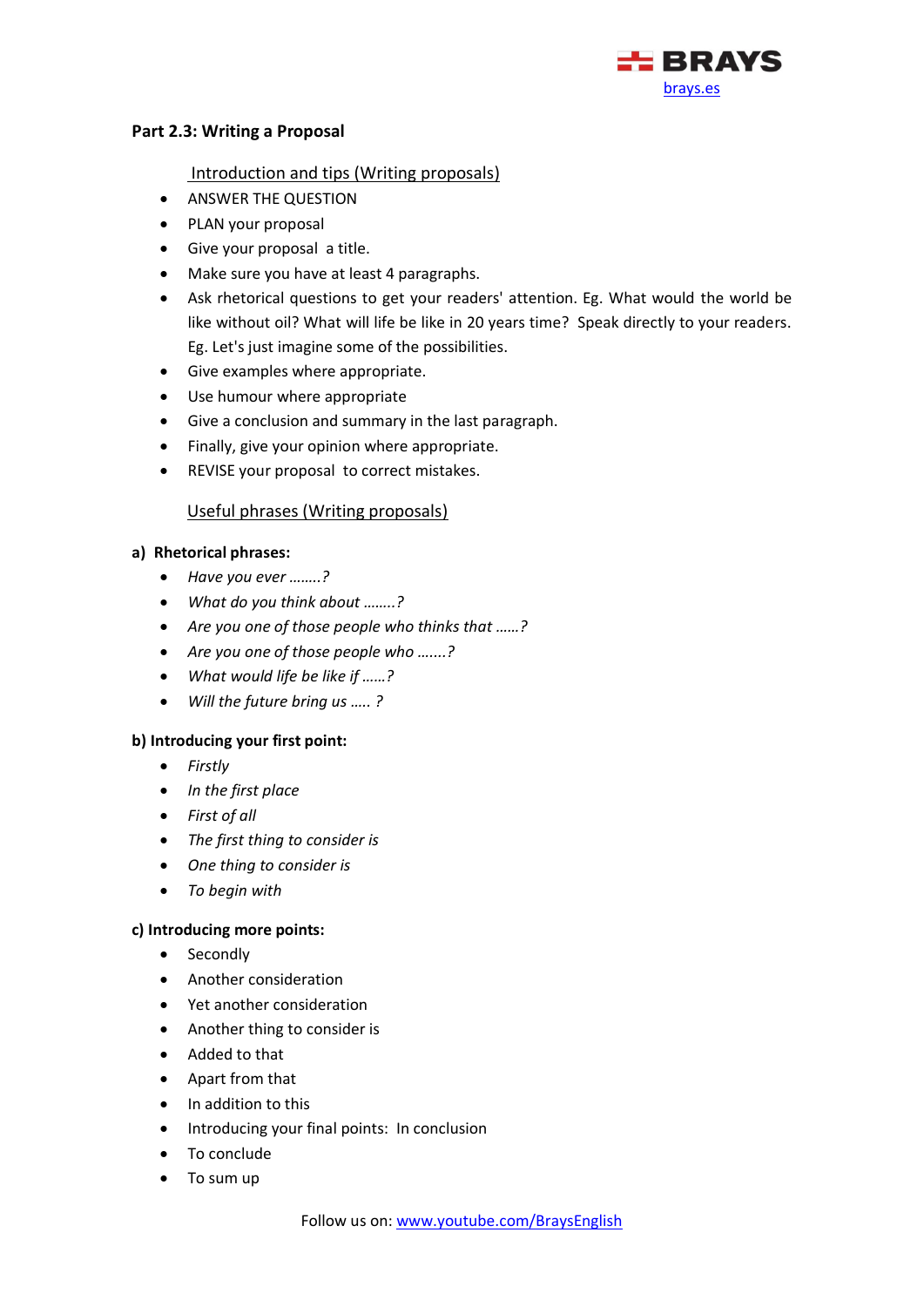

# <span id="page-16-0"></span>**d) Introducing your opinion:**

- I think
- In my opinion
- Personally I believe that
- In my view
- If you ask me
- To my mind
- My personal opinion is

# Sample questions (Writing proposals)

<span id="page-16-1"></span>1. There are plans to demolish an old and unused building in the town where you are a student. You feel that the building should be saved. You decide to write a proposal for the town council explaining why you think the building should be preserved, suggesting what could be done to modernise it and saying how the building could benefit the local people.

#### *Write your proposal in 220-260 words*

2. Your college currently doesn't provide enough support for students planning to spend time studying in another country. You see this notice in the library.

The college is planning to introduce a special course for students planning to spend time studying in another country. The college principal invites students to send a proposal outlining any problems students may face whe studying abroad and suggesting ways in which the course could address these problems. A decision can then be made about what to include on the course.

*Write your proposal in 220-260 words in an appropriate style*.

3. You go to a university that has a high amount of international students and you have realised that the website is not up to scratch. Write a proposal for the University Dean about how it could be improved.

*Write your proposal in 220-260 words in an appropriate style.*

# <span id="page-16-3"></span><span id="page-16-2"></span>**Part 2.4: Writing reports**

# Introduction and tips (Writing reports)

- ANSWER THE QUESTION
- PLAN your report.
- Make sure you have at least 4 paragraphs.
- Every paragraph should have a heading which explains what the paragraph is about.
- You first paragraph heading will be INTRODUCTION and your last, CONCLUSION
- Always start with To: E.g. To: Ms Jones
- Put From: on the line below and then add your name.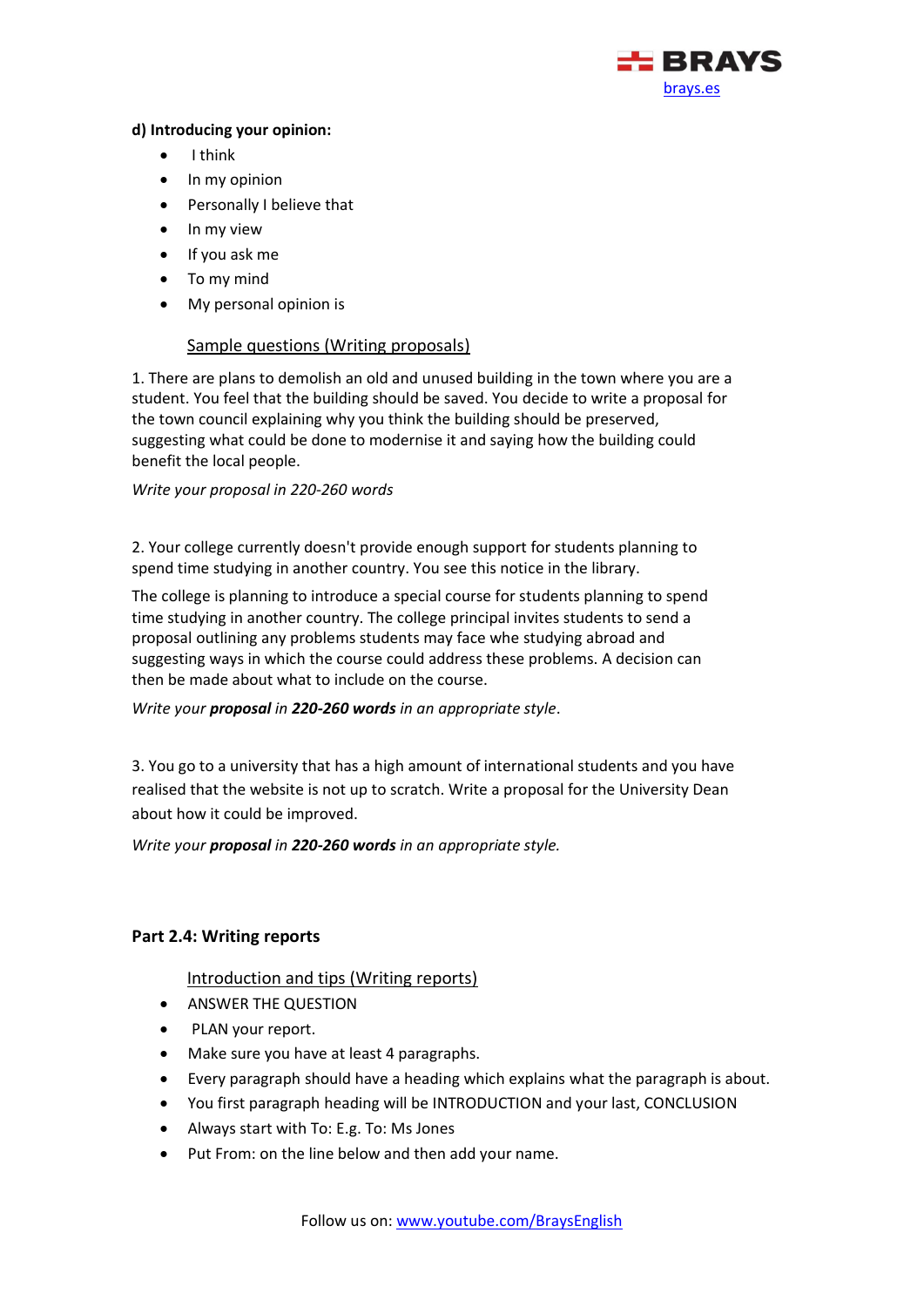

- Put Subject: on the next line. Choose a heading that describes clearly what the report is about.
- You do not need to put the date but you can if you want to.
- Use formal language.
- Do not use contractions.
- Try to make recommendations in the final paragraph.
- REVISE your report to correct mistakes.

### Useful phrases (Writing reports)

#### <span id="page-17-1"></span><span id="page-17-0"></span>**a) Introductory Information:**

- *To:*
- *From:*
- *Subject:*
- *Date:*

#### <span id="page-17-2"></span>**b) Headings - to include:**

- *Introduction:*
- *Subject of each paragraph:*
- *Conclusion or recommendation(s):*

#### <span id="page-17-3"></span>**c) Introductory Paragraph**

- *As requested I have …..*
- *This involved visiting …….*
- *This involved looking at …….*
- *This involved investigating …..*
- *My findings are outlined below.*
- *My findings are presented below.*
- *I outline my findings below.*

#### <span id="page-17-4"></span>**e) Recommending:**

- *I would like to suggest ……*
- *I would like to recommend ……*
- *I therefore suggest ……*
- *I therefore recommend ……*
- *I therefore suggest that we do not ……*
- *I therefore recommend that we do not ……*
- *I therefore do not suggest ……*
- *I therefore do not recommend ……*
- *I therefore recommend ……*
- *I believe we should recommend ……*
- *I believe we should not recommend ……*
- *You may wish to consider ……*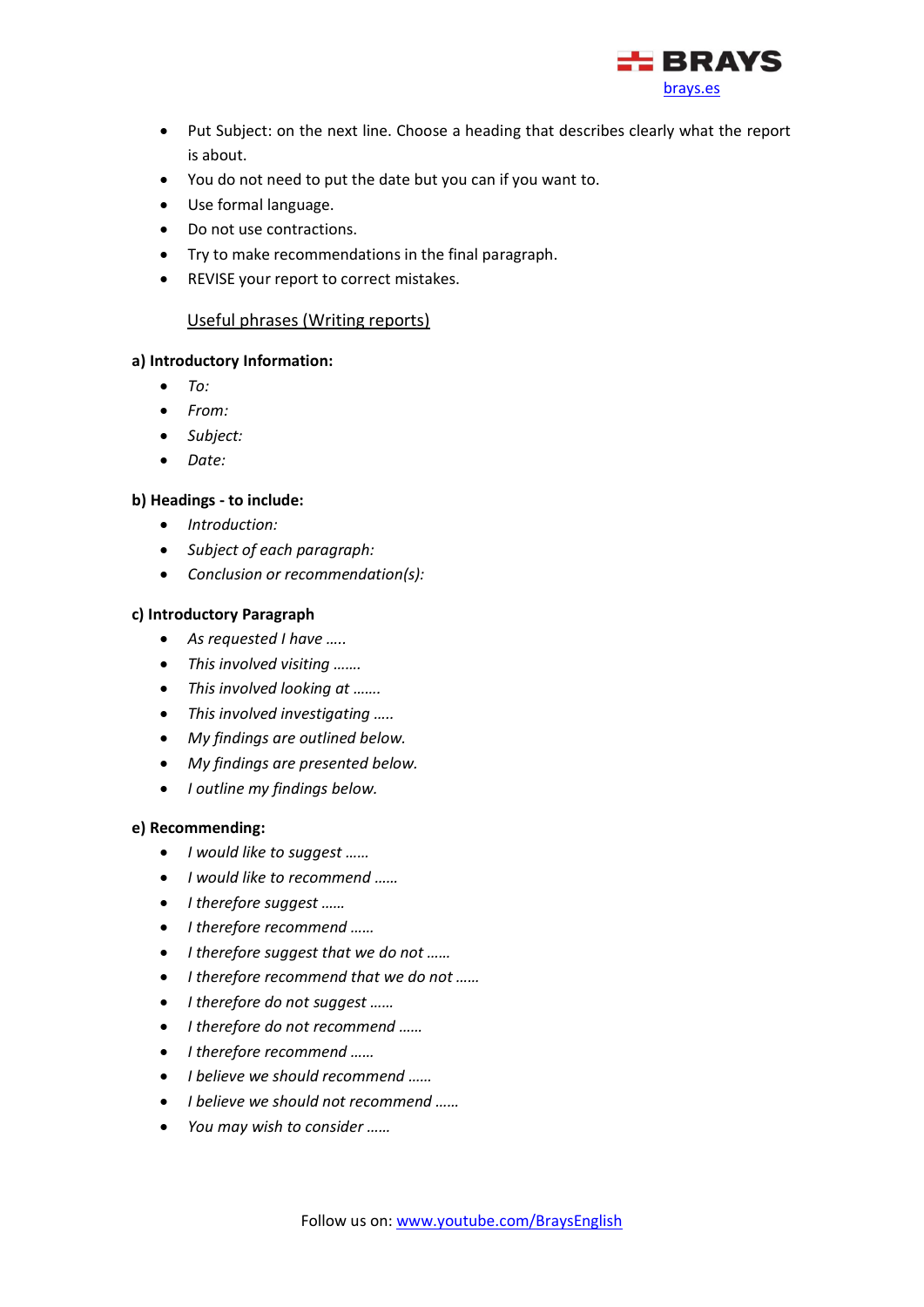

## Sample questions (Writing reports)

<span id="page-18-0"></span>1. An international magazine is investigating tourism in various areas around the world. You have been asked to write a report for the magazine's editor, addressing the following questions:

- + How has tourism in your region changed over the last decade?
- + What are the reasons for these changes?
- + What problems exist and can anything be donde to solve them?

Write your report in 220-260 words

2. An international development agency has been looking into attitudes to aging around the world. The research director has asked you to conduct a survey and write a report. Your report should discuss how young people where you live feel about older people in the community and the prospect of growing older themselves. You have also been asked to make recommendations about how attitudes could be changed.

*Write your report in 220-260 words in an appropriate style.*

*3.* Your local authority is conducting a survey into language learning habits of the people between 16-45 in the area. They have asked for a report on the types of methods used in state run schools and language centres. They have asked for some suggestions on how to imporve their facilities, teaching methods and resources.

*Write your report in 220-260 words in an appropriate style.*

#### <span id="page-18-2"></span><span id="page-18-1"></span>**Part 2.5: Writing reviews**

#### Introduction and tips (Writing reviews)

- ANSWER THE QUESTION
- PLAN your review.
- Make sure you have at least 4 paragraphs.
- Choose an appropriate title.
- The introduction will talk about what's being reviewed.
- Use a relaxed, friendly, chatty style.
- You can use contractions such as I'm, I've etc..
- Use a new paragraph for each point you want to make.
- Give your opinion.
- In the concluding paragraph give your opinion.

#### Useful phrases (Writing reviews)

#### <span id="page-18-4"></span><span id="page-18-3"></span>**a) What I liked**

• *What I liked most was …..*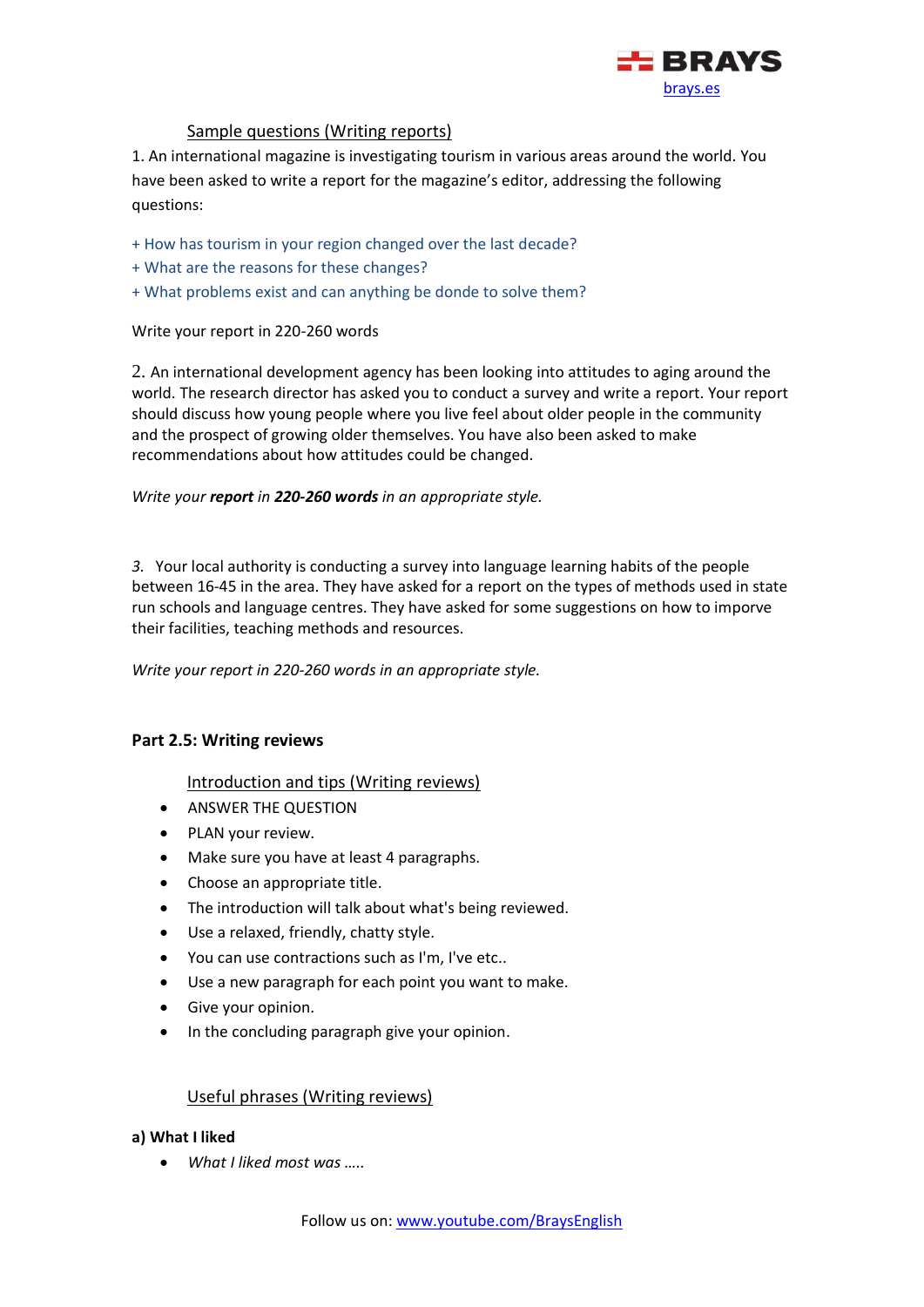

- *The thing I liked most was ….*
- *I was pleasantly surprised by …..*
- *….. would appeal to …..*
- *If you get a chance to ….*

### <span id="page-19-0"></span>**b) What I disliked**

- *What I disliked most was …..*
- *I was disappointed by ……*
- *I was disappointed with …..*
- *I was very disappointed by …..*
- *I was very disappointed with ….*

#### <span id="page-19-1"></span>**c) Reviews of books:**

- *main character*
- *is set in*
- *comedy*
- *science fiction*
- *thriller*
- *romance*
- *comedy:*
- *author*
- *written by*
- *chapter*
- *factual*
- *fiction*
- *unbelievable*
- *bestseller*
- *chapter*
- *ending*
- *Reviews of films, tv programmes, plays:*
- *lead role*
- *star role*
- *star*
- *star actor*
- *star actress*
- *starring*
- *secondary role*
- *He plays a …….*
- *She plays a …….*
- *written by ….*
- *is set in …..*
- *based on a true story ….*
- *believable*
- *true to life*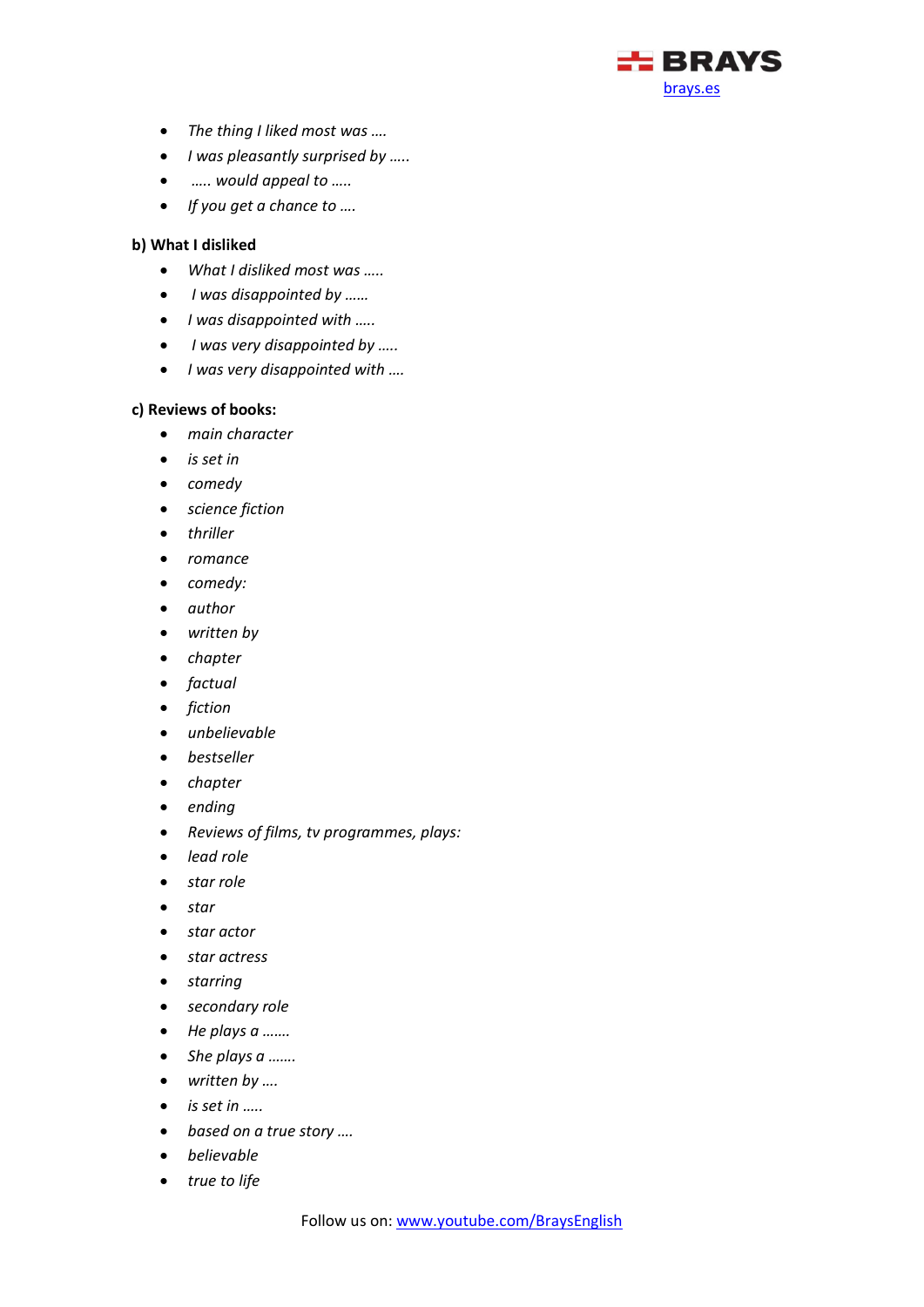

- *not very believable*
- *far-fetched*
- *comedy*
- *romance*
- *science fiction*
- *ending*

#### <span id="page-20-0"></span>**d) Reviews of hotels, restaurants, etc:**

- *location*
- *service*
- *setting*
- *attractive setting*
- *disappointing setting*
- *owned by*
- *run by*
- *head chef (restaurant)*
- *waiters (restaurant)*
- *staff …….*
- *staff at reception …….(hotel*
- *hotel facilities ….*
- *reasonable prices …..*
- *good value for money …..*
- *excellent value for money …..*
- *expensive*
- *a bit expensive*
- *overpriced*
- *not worth the money*
- *poor value for money*
- *always fully booked*
- *book in advance*

#### Sample questions (Writing reviews)

<span id="page-20-1"></span>1. You see the the following announcement on a website, Great Lives:

## **REVIEWS WANTED**

Send us a review of a book or a film focusses on somebody who has made an important contribution to society.

Did you learn anything new about the person's life from the book or film? Did the book or film help you understand why this person made their important contribution?

*Write your review in 220-260 words*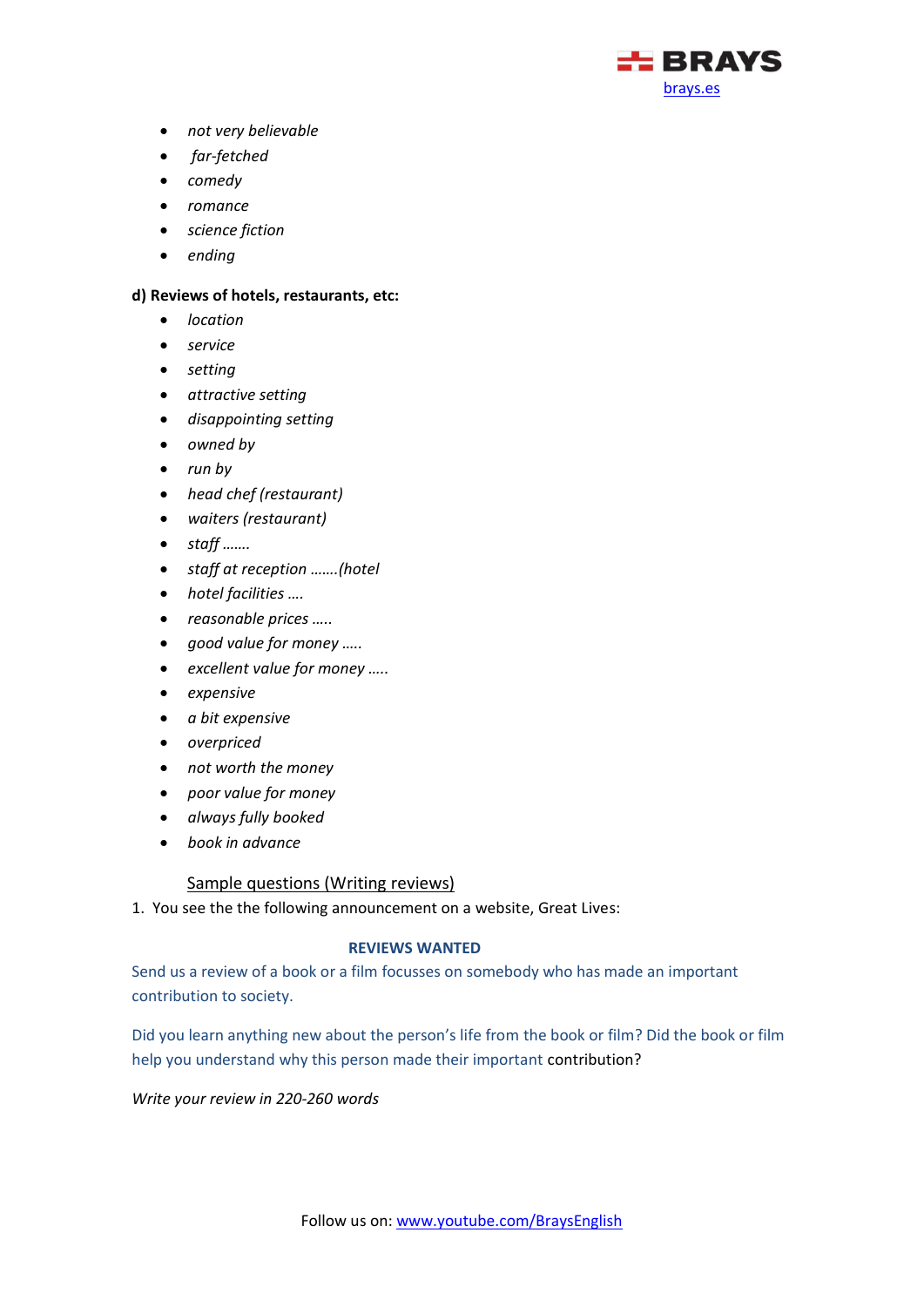

*2.* You see this announcement in an international magazine called Cinefilia.

## **THE MOST UPLIFTING AND THE BIGGEST DOWNER**.

It's sometimes hard to choose a film that fits your mood purely on the basis of the poster or the description on the cover of the DVD. That's why we want to publish reviews of the most uplifting and the most depressing films our readers have seen, so that others know what to watch and what to avoid.

Send in a review which describes the most uplifting film you've ever seen and the one you found the biggest downer. Make sure you give reasons for your choices.

*Write your review in 220-260 words in an appropriate style.*

*3. You see the following announcement in a magazine:*

## **SEND US YOUR REVIEW**

Have you read a book or seen a film that has a central character whose life is affected by an event or decision they make early in the story What did you learn about the person's character? Did the book or flim help you to understand how the person was affected by this event or decision? Send us your review for our next issue

*Write your review for the magazine readers. (220-260 words)*

Further examples from *Flo-Joe*, for all writing types, can be found [on this page.](https://www.flo-joe.co.uk/cae/students/writing/makeover/archive.htm) A great site with authentic answers + marking with codes included.

[Exam English](https://www.examenglish.com/CAE/cae_writing.html) is another very good site with CAE Writing Samples and advice.

You could find more practice at *Greenwich English Colleage* [here,](https://www.greenwichcollege.edu.au/cambridge-cae-wriiting-task-1)

Also at *Esl Lounge* [here](http://www.esl-lounge.com/student/advanced-writing.php)

[Ruben Valero](http://www.rubenvalero.com/english/content/writing-corner-fce-cae) has very useful model questions and answers

### <span id="page-21-0"></span>**Finally**

We at Brays hope that the information you have read helps you master the English language.

The fact that you have read this far should prove useful. But, obviously, the more you write, the better you become, especially if you have a good teacher to guide you.

To get the best from what you have read you need now to go to the next important stage:

- Select a question!
- Answer it
- Ask a tutor to guide you through the correction
- Repeat the process